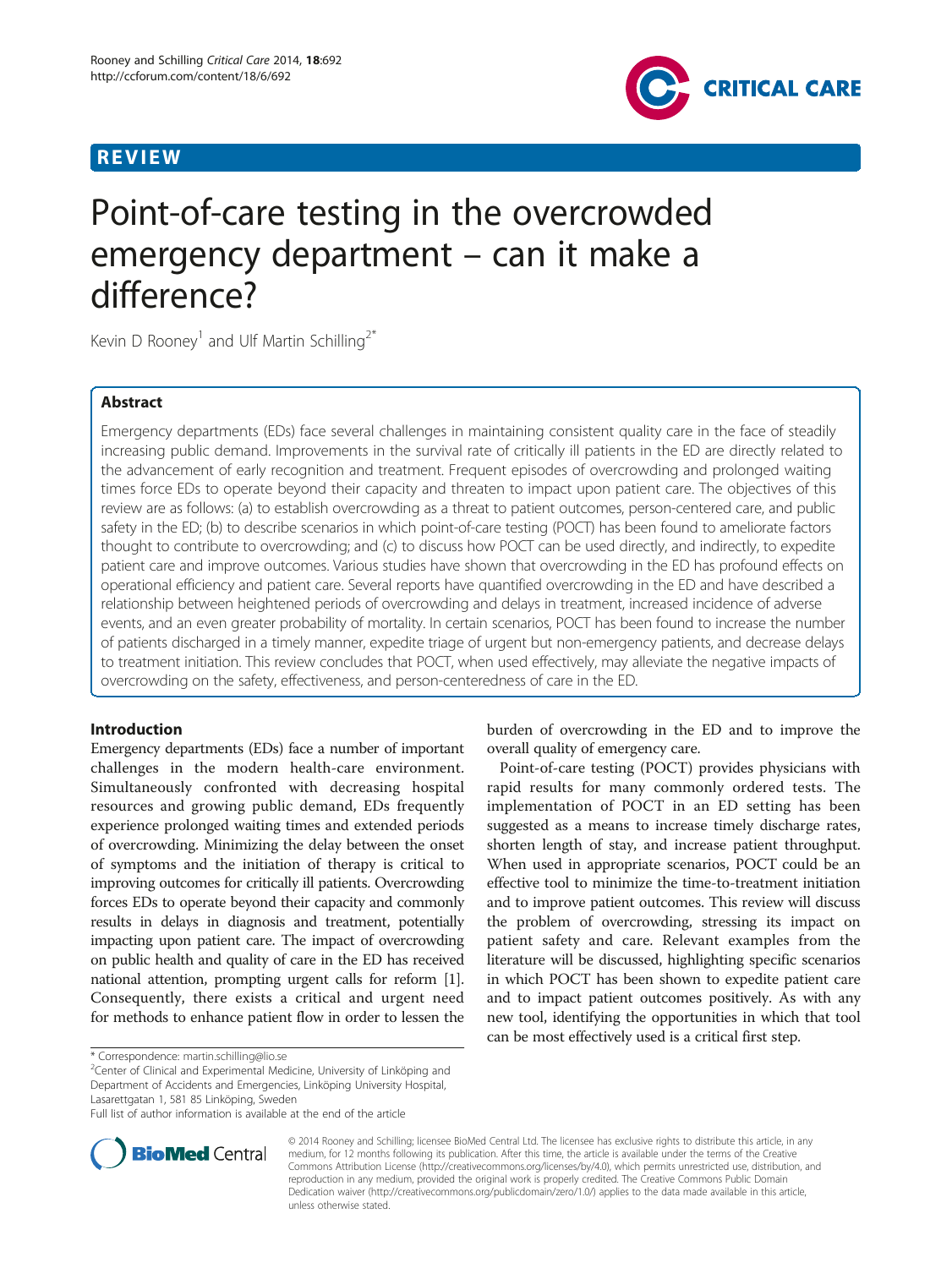#### Review

#### Overcrowding in the emergency department

Overcrowding is a global problem with a multitude of negative consequences on efficiency and quality of care [[2\]](#page-4-0). Metrics of overcrowding and quality indicators in the ED community vary greatly. Common definitions include an increase in waiting and processing time, a lack of bed capacity in the ED, a general perception of being rushed by emergency physicians and staff, increased ambulance diversions, and increased frequency of patients leaving the ED without being seen [\[3\]](#page-4-0).

Overcrowding can have a significant impact on the timeliness and quality of care in the ED. Prolonged waiting times and overcrowding have been associated with substantial delays in the administration of antibiotics [[4](#page-4-0)] and pain medication [\[5\]](#page-4-0). Several studies have reported a relationship between overcrowding in the ED and mortality [[6,7](#page-4-0)]. One retrospective study examined data from three metropolitan hospitals over the course of a 3-year period in Australia [\[7](#page-4-0)]. Using high hospital and bed occupancy rates in the ED to quantify periods of overcrowding, the researchers evaluated the impact of overcrowding on the incidence of patient mortality on days 2, 7, and 30. The results show a significant linear relationship between overcrowding and mortality, and an estimated 120 deaths per year are hypothesized to be associated with overcrowding. Another retrospective cohort study evaluated data from all EDs in the greater Ontario area over the course of a 5-year period [\[6](#page-4-0)]. Here, length of stay in the ED was used to define overcrowding. A significantly greater risk of death was found with increasing length of stay in the ED. The overall severity of these effects on patient outcomes suggests that overcrowding can justifiably be regarded as issues of public health and safety rather than simply a problem of ED efficiency.

A commonly cited reason for overcrowding is the boarding of admitted patients in the ED when hospital beds are unavailable [[8\]](#page-4-0). Financial pressures make a significant increase in hospital bed capacity as a solution to overcrowding unlikely. Changes to front-end operations and optimizing existing clinical pathways suggest a more practicable approach. For example, ensuring an efficient and rapid triage service can efficiently help to reduce overcrowding in the ED [[9\]](#page-5-0). Increasing the speed at which low-risk and non-emergent patients are identified will reduce downstream burdens, freeing up time for emergency physicians to spend on more critically ill or time-sensitive patients. Additionally, the rapid identification of high-risk patients will decrease delays in treatment initiation, potentially improving outcomes and shortening overall length of stay.

#### Point-of-care testing

POCT refers to any diagnostic test administered outside the central laboratory at or near the location of the patient. In the past, the size and complexity of equipment required to perform medical testing required a centralized hospital laboratory. With advances in technology, it has become increasingly possible to perform common clinical investigations outside of the laboratory at the point of care with a reasonable level of accuracy (Table 1). The primary advantages provided by POCT devices are increased portability and speed. Using POCT, caregivers can perform, analyze, obtain, and act on test results at the bedside in a matter of minutes, significantly faster than if samples were sent out to a central laboratory. If used effectively, POCT has the potential to decrease delays to treatment initiation, increase ED efficiency, influence patient care positively, and alleviate the negative effects of overcrowding.

Numerous reports highlight decreases in turnaround times (TATs) for test results with POCT in an emergency setting [\[10,14](#page-5-0)]. One study compared TATs between POCT and laboratory testing when a tube transport system was implemented for the rapid transport of samples. Even under circumstances that sought to minimize sample transit times, POCT results were available an average of 46 minutes earlier than from the central laboratory [[15](#page-5-0)]. Several studies evaluating point-of-care pregnancy testing in the ED found that, regardless of whether ED staff evaluated pregnancy status by using urine or a qualitative human

| Marker        | Sensitivity, % |                 | Specificity, % |                 | Reference |
|---------------|----------------|-----------------|----------------|-----------------|-----------|
|               | <b>POCT</b>    | Core laboratory | <b>POCT</b>    | Core laboratory |           |
| $CKMB + cTnT$ |                |                 |                |                 |           |
| Single draw   | 30             | 30              | 91             | 92              | $[10]$    |
| Serial draw   | 43             | 43              | 88             | 91              |           |
| hCG (urine)   | 95.3           | 100             | 100            | 100             | [11]      |
| hCG (blood)   | 95.8           | 100             | 100            | 100             |           |
| D-dimer       | 83.3           | 100             | 100            | 100             | $[12]$    |
|               | 100            | 100             | 73.3           | 67.9            | $[13]$    |

Table 1 Sensitivity and specificity of selected point-of-care analysis compared with core-laboratory analysis

CKMB, creatine kinase-MB; cTnT, cardiac troponin T; hCG, human chorionic gonadotropin; POCT, point-of-care testing.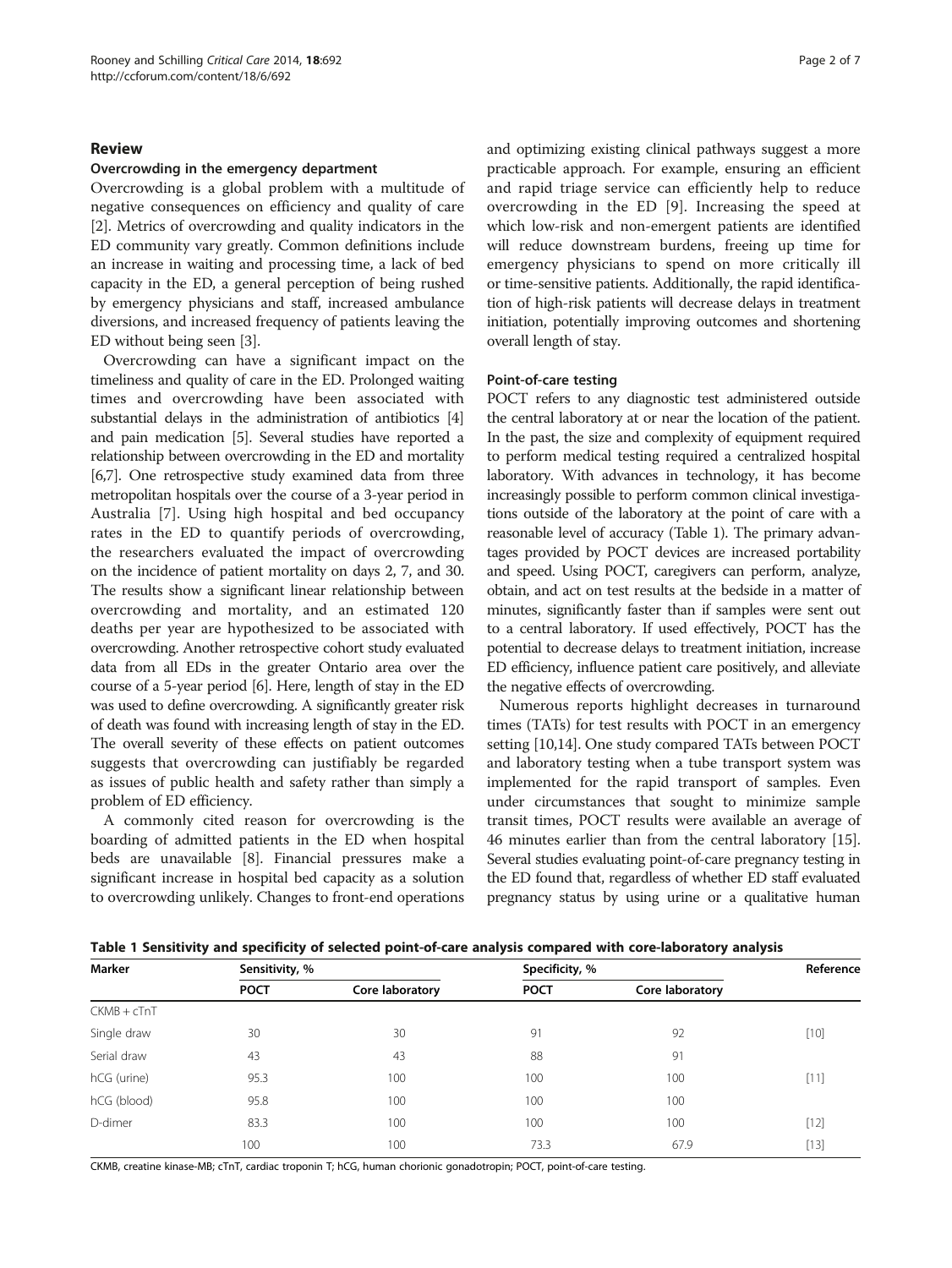chorionic gonadotropin immunoassay kit, POCT could yield sufficiently sensitive results faster than if samples were sent to a central laboratory [\[11\]](#page-5-0) as processing and handling delays inherently extended laboratory TATs.

Current literature shows that the real-life impact of POCT in the ED can vary greatly. The magnitude of the effect POCT has on patient care and on efficiency shows a strong dependency on the clinical context. Rapid TATs for test results are most beneficial in cases in which (a) delays in treatment of at least 1 hour can have significant effects on outcomes and (b) delays in test results are the primary determining factor holding up patient management decisions. Interestingly, recent evidence suggests that POCT can add value when used at the pre-hospital level [[16](#page-5-0)-[18\]](#page-5-0). The following sections examine several instances in which evidence supports the advantages of implementing POCT in EDs.

#### Acute coronary syndrome

Patients presenting with symptoms of acute coronary syndrome (ACS) represent a sizable proportion of total attendees in the ED. Approximately 70% of patients who are admitted to the ED with suspicion of ACS are later ruled out after further investigation [[19](#page-5-0)]. Conversely, a non-trivial number of patients with ACS are mistakenly discharged home from the ED, resulting in avoidable patient mortality. Clearly, a means of rapidly and accurately assessing risk status in suspected patients with ACS would benefit efficiency of the ED, patient care, and outcomes.

Biochemical evaluation of ACS with cardiac biomarkers, specifically cardiac troponins (Tns), is becoming increasingly common [\[20\]](#page-5-0) and has proven to be a sensitive indicator of myocardial injury [\[21\]](#page-5-0). Current guidelines suggest that Tn measurements be made available to physicians within 30 minutes of sample collection [[20](#page-5-0)], and delays in treatment are commonly associated with an increased probability of adverse outcomes [[22,23](#page-5-0)]. Disruptions in laboratory processing times during periods of overcrowding can negatively impact patient care and further strain ED resources. Several available POCT technologies exist for cardiac TnI testing with TATs of not more than 20 minutes [\[24,25\]](#page-5-0). In one report, the time delay between blood draw and physician review was 42.1 minutes shorter when POCT was used, compared with samples that were sent to a central laboratory [\[26\]](#page-5-0). A rapid rule-out protocol using a combination of high-sensitivity cardiac TnI testing, risk score, and electrocardiogram was recently shown to be safe and effective in identifying low-risk patients [\[27\]](#page-5-0).

POCT has been shown to increase the speed at which positive cases of ACS are accurately identified [\[16,28](#page-5-0)]. Importantly, these gains in diagnostic speed have been found to translate into decreased times to percutaneous coronary intervention and related treatment initiation [[14,28](#page-5-0)]. A number of studies have documented the impact of cardiac biomarker POCT on measures of ED efficiency. The rapid TATs provided by POCT have universally been found to reduce the average length of stay in the ED or hospital [\[29,30\]](#page-5-0). A UK multicenter randomized controlled study evaluated the performance of POCT for cardiac biomarkers on patients with suspected myocardial infarction [[31](#page-5-0)]. The researchers showed a 20% greater discharge rate during the initial evaluation process when POCT was performed. However, a follow-up study evaluating the financial implications of POCT found variable results [[32](#page-5-0)]. A separate study evaluating the use of B-type natriuretic peptide in patients presenting with dyspnea found substantial cost savings with POCT [\[33\]](#page-5-0), suggesting that the impact on overall costs can vary greatly among institutions. Although there is little direct evidence that POCT in ACS results in superior outcomes [\[34](#page-5-0)], an argument can be made that increased efficiency in the ED will indirectly benefit patient care by alleviating the negative effects of overcrowding.

#### Venous thromboembolic disease

Venous thromboembolic disease (VTD), including pulmonary embolism and deep venous thrombosis, can be a serious and potentially life-threatening condition. The mortality rates in patients with pulmonary embolism can be high, yet symptoms are often mild and easy to miss [\[35\]](#page-5-0). Therefore, the availability of methods for the accurate identification of patients with suspected VTD is critically important.

Risk assessment for VTD first divides patients into low-risk and high-risk subgroups. The large majority (~70%) of patients fall into the low-risk category and often are tested for D-dimer, a fibrin degradation product formed as a result of fibrinolysis or clot degradation. It has been shown that, in patients with a Wells score of not more than 4, a negative D-dimer result can be used to safely rule out deep venous thrombosis, eliminating the need to waste time and resources on further testing [\[36,37\]](#page-5-0). Various POCT devices exist for D-dimer with negative predictive values higher than 98% [[38](#page-5-0)]. Evaluation of these devices in an ED setting found pronounced effects on TATs and measures of efficiency. One study evaluated the effect of POCT on the time to D-dimer results from triage in an emergency setting [[12\]](#page-5-0). The researchers found a median difference of 101.5 minutes between groups, with POCT providing significantly faster results than traditional laboratory testing. Another study compared performance of the ED before and after implementation of a whole-blood rapid D-dimer POCT device [\[13](#page-5-0)]. Researchers found that, following POCT, mean length of stay in the ED decreased by approximately 1 hour and hospital admission rates dropped by 14%.

#### Severe sepsis

Sepsis is a life-threatening disease that arises when the body's response to infection injures its own organs and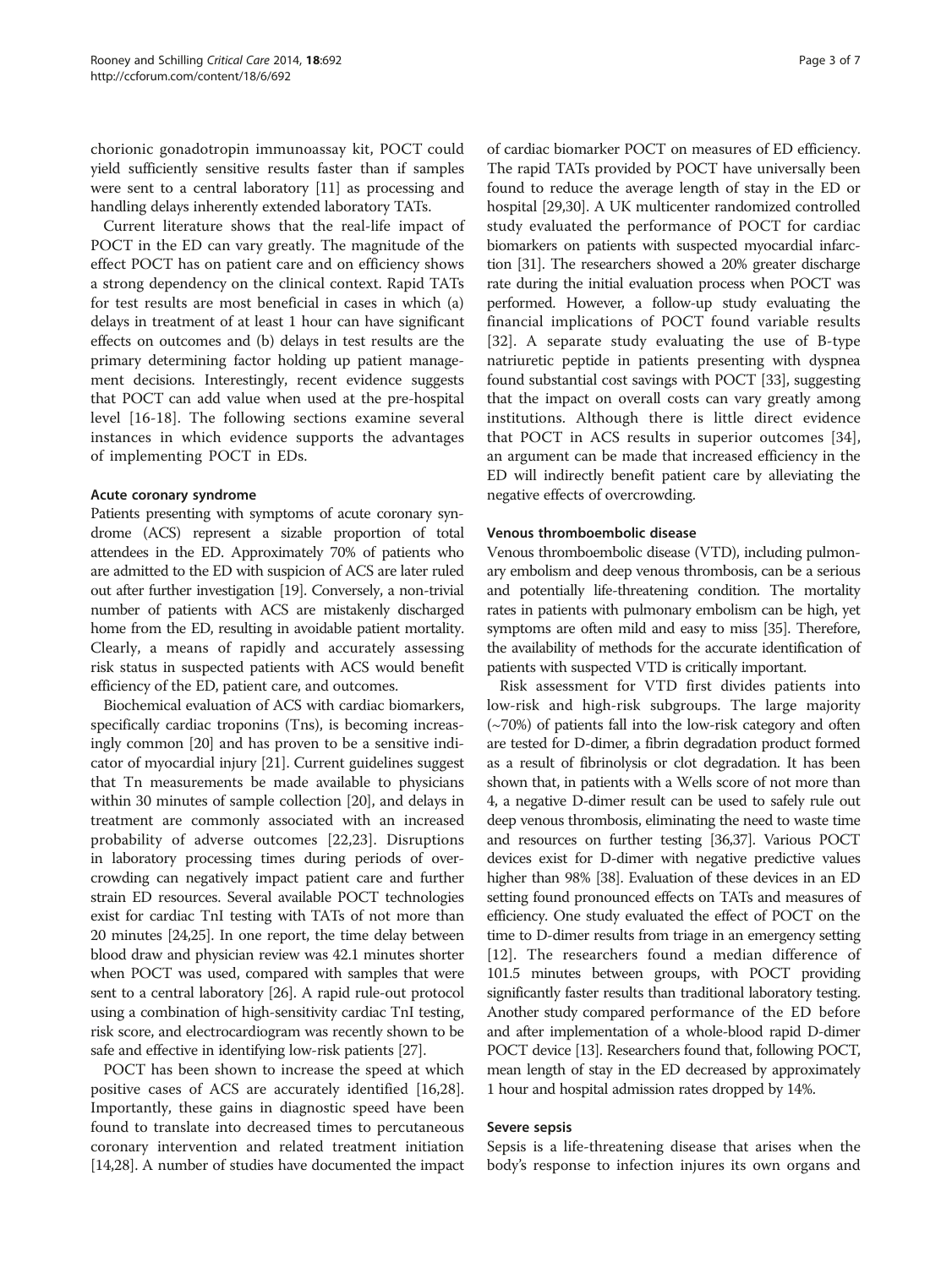tissue. Despite advances in vaccines, antibiotics, and critical care, sepsis remains the primary cause of death from infection and is one of the leading causes of death in the world [\[39](#page-5-0)]. The clinical signs and symptoms of sepsis (tachycardia, tachypnea, and pyrexia) are generally very non-specific, making it difficult to identify patients with sepsis at an earlier stage and to treat them in a timely manner. Delays in treatment can have a profound negative effect on outcomes. Therefore, an accurate and immediate means of identifying patients with severe sepsis is critically important for minimizing delays to resuscitation and maximizing clinical benefits.

Elevated blood lactate levels have been shown to be a sensitive marker of impaired tissue perfusion and of anaerobic metabolism in patients with suspected sepsis, predictive of mortality, and are a valid identification method for patients who will benefit from early aggressive goal-directed therapy [\[40](#page-5-0)]. Recent guidelines suggest immediate targeted fluid resuscitation as a means of normalizing lactate in these patients [\[41\]](#page-5-0). Rapid measurement of lactate is important as elevated lactate levels have been linked to increased mortality, with a sizable percentage of deaths occurring within the first few days (Figure 1). The initiation of goal-directed therapy within the first 3 to 6 hours of presentation to the ED has been found to improve mortality rates by 16% [\[41](#page-5-0),[42\]](#page-5-0). Additionally, decreases in lactate levels of 20% every 2 hours for the first 8 hours have been associated with a 9.6% reduction in mortality [\[43\]](#page-5-0). Delays in triage and test processing times because of overcrowding have the potential to significantly delay test results and increase time-to-treatment initiation. Valid POCT technologies for measuring whole blood and fingertip lactate are available, providing almost immediate feedback. One study found that POCT for fingertip lactate during triage was associated with results being available to physicians 151 minutes earlier than when whole-blood lactate levels were taken at the discretion of the treating



physician [[44](#page-5-0)]. This study did not evaluate medical outcomes, but a separate study found improved outcomes in patients with higher lactate clearance at 6 hours compared with patients with lower clearance [\[45\]](#page-5-0). This relationship between time-to-treatment initiation and patient outcome highlights the need for expedited diagnosis through POCT.

#### Stroke

During recent years, thrombolysis has revolutionized the treatment of ischemic stroke, increasing long-term survival and reducing morbidity. Owing to an increased risk of bleeding with delayed thrombolysis, minimizing delays in treatment is crucial in the modern treatment of non-hemorrhagic stroke. Reducing delays between symptom onset and initiation of thrombolysis has been shown to be a critical factor in predicting positive outcomes and reducing overall mortality rates [[47\]](#page-6-0). The immediate assessment of a patient's coagulation status (that is, international normalized ratio, partial thromboplastin time, hemoglobin, and platelet count) is necessary to ensure timely and safe thrombolysis. Early computed tomography (CT) scan, CT angiography, and diffusion-weighted imaging scanning are also needed in order to exclude hemorrhagic stroke and to elucidate the potential benefit of thrombolysis. Delays in laboratory results were recently identified as one of the major barriers to the early initiation of thrombolysis therapy in a simulation-based approach [\[48](#page-6-0)], highlighting a need for improved efficiency in testing. Several studies have clearly shown the benefits of POCT in the management of stroke. Results show that POCT can reduce TATs by 30 to 50 minutes and can significantly increase the incidence of early thrombolysis, positively impacting patient care [\[18](#page-5-0)[,49\]](#page-6-0).

# Challenges to effective implementation of point-of-care testing

Important challenges exist with any significant change to existing ED methodologies. Clinical pathways and ED logistics may need substantial modification to maximize the clinical and economic benefits of rapid TATs provided by POCT. Furthermore, the direct cost per analysis for the majority of POCT devices is higher than the cost per analysis in centralized laboratories. In this clinical context and with respect to the numerous manual steps to be performed in transferring a blood sample to the central laboratory and to retrieve the results consecutively, the total costs of POCT devices tend not to exceed those of central analysis. Clinical trials in academic hospitals did not reveal clear disadvantages of POCT versus central analysis, whereas trials in rural regions were in favor of POCT [\[31](#page-5-0),[50\]](#page-6-0).

Most POCT devices are operated by staff with limited technical background. Cooperation from central laboratory personnel is therefore essential to ensure adequate quality of test results. Additionally, POCT places additional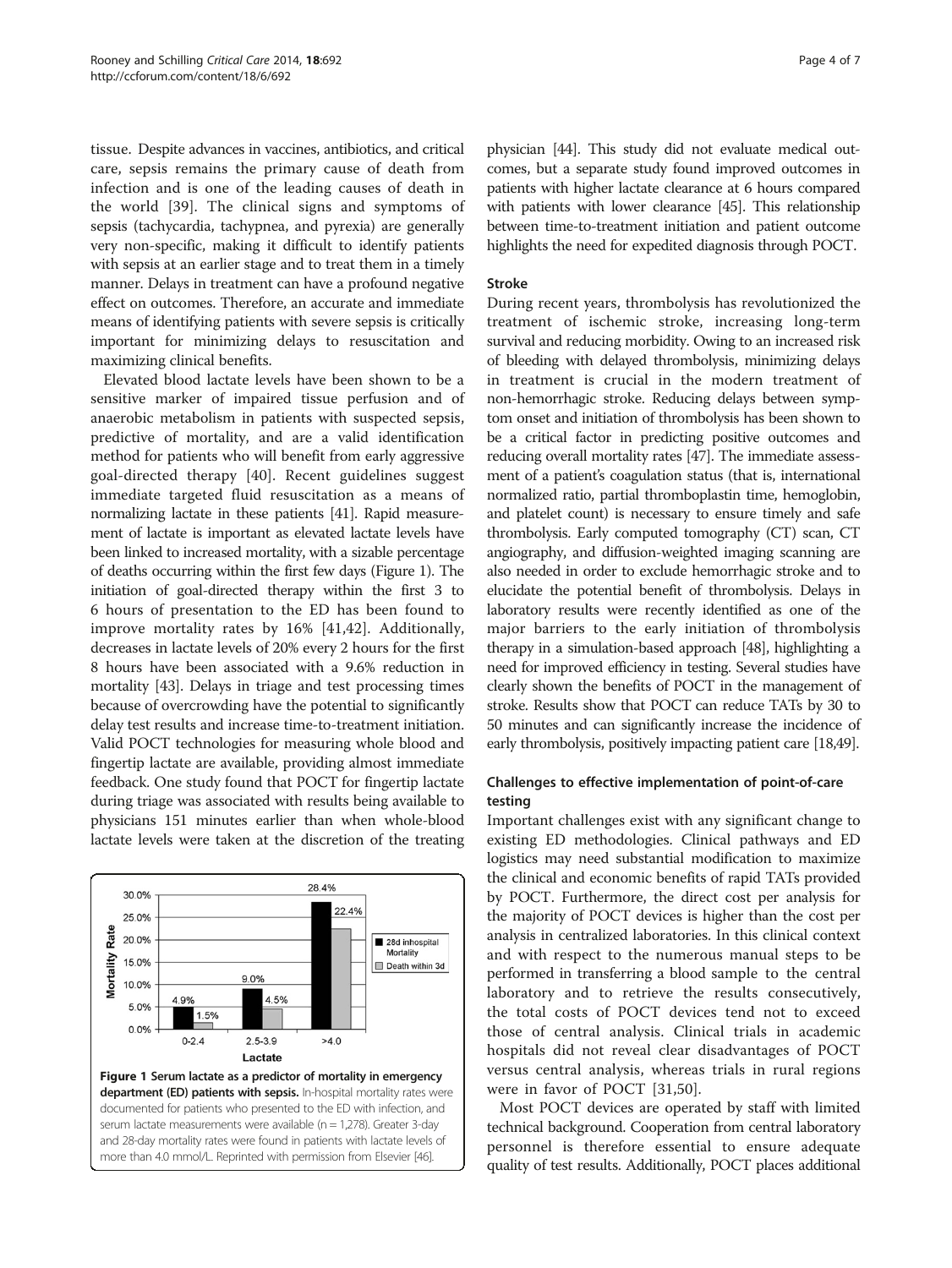<span id="page-4-0"></span>responsibilities on ED nurses, the staff members who most commonly perform POCT. Nurses must undergo regular training and meet certification requirements for quality assurance purposes, placing additional burdens on individuals with an already heavy workload. On the other hand, expediting patient flow through POCT might help to reduce this strain on staff. Additional oversight and regulatory challenges will exist for any substantial implementation of POCT in the ED. These costs must be weighed against the potential gains in efficiency and in patient care that one can realistically expect to gain from POCT.

These challenges can be met via internal quality control and external quality assessment (EQA) methods. Internal quality control methods help ensure that devices are producing accurate and consistent results by analyzing the output of a control sample. Device manufacturers may provide the necessary control materials, or other control samples can be used. Likewise, many devices offer internal quality control functionality and may require quality control checks to be performed and documented before releasing patient results. If the POCT device has network access, then quality control measurements can be integrated into a central data management system. EQA uses samples containing an unknown-to-the-operator value of reagent received from an external source, such as from an accredited EQA program or device manufacturer. Additionally, the manpower challenges imposed by POCT can largely be offset through indirect efficiency benefits from improved patient care. A rapid turnover of non-critical patients will help to reduce overcrowding, and a lower incidence of critical or deteriorating patients in the ED will free up costly time that nurses and staff would otherwise spend attending to these high-risk patients.

# Conclusions

Overcrowding represents a serious impediment to the ability of the ED to provide the public with quality emergency care. Prolonged waiting times and treatment delays can have substantial effects on patient satisfaction and outcomes. Increased mortality rates in the ED suggest that overcrowding should be treated as a serious public health concern and not solely as a problem of departmental efficiency. Being of multifactorial origin, overcrowding should be seen as a problem of hospital-wide patient flow and could be influenced by improved diagnostic protocols. Rapid TATs from POCT represent one means by which clinical decision making and patient management might be expedited to counteract several of the negative effects of overcrowding on ED performance. When used effectively and in the appropriate context, POCT has been shown to reduce delays to treatment initiation in the critically ill, improve outcomes, increase timely patient discharge rates, and

decrease total length of stay. Elevated costs of POCT per analysis seem to be outweighed by the total gain of expedited patient flow in the appropriate setting. Continual advances in POCT promise to broaden the applications of this technology and provide further opportunities to improve the quality of pre-hospital and hospital emergency care. Developments in comprehensive POCT technology for the complete blood count, pregnancy testing, infectious diseases, and cancer screening promise to change the way emergency medicine is practiced. As technology advances and POCT devices continue to expand their test menus and functionality, it seems only a matter of when, and not whether, POCT becomes commonplace in emergency medicine.

#### Abbreviations

ACS: Acute coronary syndrome; CT: Computed tomography; ED: Emergency department; EQA: External quality assessment; POCT: Point-of-care testing; TAT: Turnaround time; Tn: Troponin; VTD: Venous thromboembolic disease.

#### Competing interests

KDR has served as a consultant for and received honoraria and research grants from Abbott Point of Care (Princeton, NJ, USA). UMS has served as a consultant and expert speaker for and received honoraria and research grants from Abbott Point of Care.

#### Acknowledgments

Medical writing and editorial support for preparation of this manuscript were provided by Cory Hussar and Robin Smith, of The Curry Rockefeller Group, LLC (Tarrytown, NY, USA). Funding support was provided by Abbott Point of Care. The opinions expressed are solely those of the authors, who confirm that they worked independently from the funding source. The authors received no payment for their work.

#### Author details

<sup>1</sup>Intensive Care Unit, Royal Alexandra Hospital and University of the West of Scotland, Corsebar Road, Paisley PA2 9PN, UK. <sup>2</sup>Center of Clinical and Experimental Medicine, University of Linköping and Department of Accidents and Emergencies, Linköping University Hospital, Lasarettgatan 1, 581 85 Linköping, Sweden.

#### Published online: 08 December 2014

#### References

- 1. Crowding in the Emergency Department: Revised Edition (August 2012). London: The College of Emergency Medicine; 2012 [[www.collemergencymed.](http://www.collemergencymed.ac.uk/code/document.asp?ID=6296) [ac.uk/code/document.asp?ID=6296](http://www.collemergencymed.ac.uk/code/document.asp?ID=6296)]
- 2. National Research Council: Hospital-Based Emergency Care: At the Breaking Point. Washington, DC: The National Academies Press; 2007.
- 3. Hwang U, Concato J: Care in the emergency department: how crowded is overcrowded? Acad Emerg Med 2004, 11:1097–1101.
- 4. Institute of Medicine Committee on the Future of Emergency Care in the U.S. Health System: The future of emergency care in the United States health system. Ann Emerg Med 2006, 48:115–120.
- 5. Pines JM, Hollander JE: Emergency department crowding is associated with poor care for patients with severe pain. Ann Emerg Med 2008, 51:1–5.
- Guttmann A, Schull MJ, Vermeulen MJ, Stukel TA: Association between waiting times and short term mortality and hospital admission after departure from emergency department: population based cohort study from Ontario, Canada. BMJ 2011, 342:d2983.
- 7. Sprivulis PC, Da Silva JA, Jacobs IG, Frazer AR, Jelinek GA: The association between hospital overcrowding and mortality among patients admitted via Western Australian emergency departments. Med J Aust 2006, 184:208–212.
- 8. Olshaker JS, Rathlev NK: Emergency department overcrowding and ambulance diversion: the impact and potential solutions of extended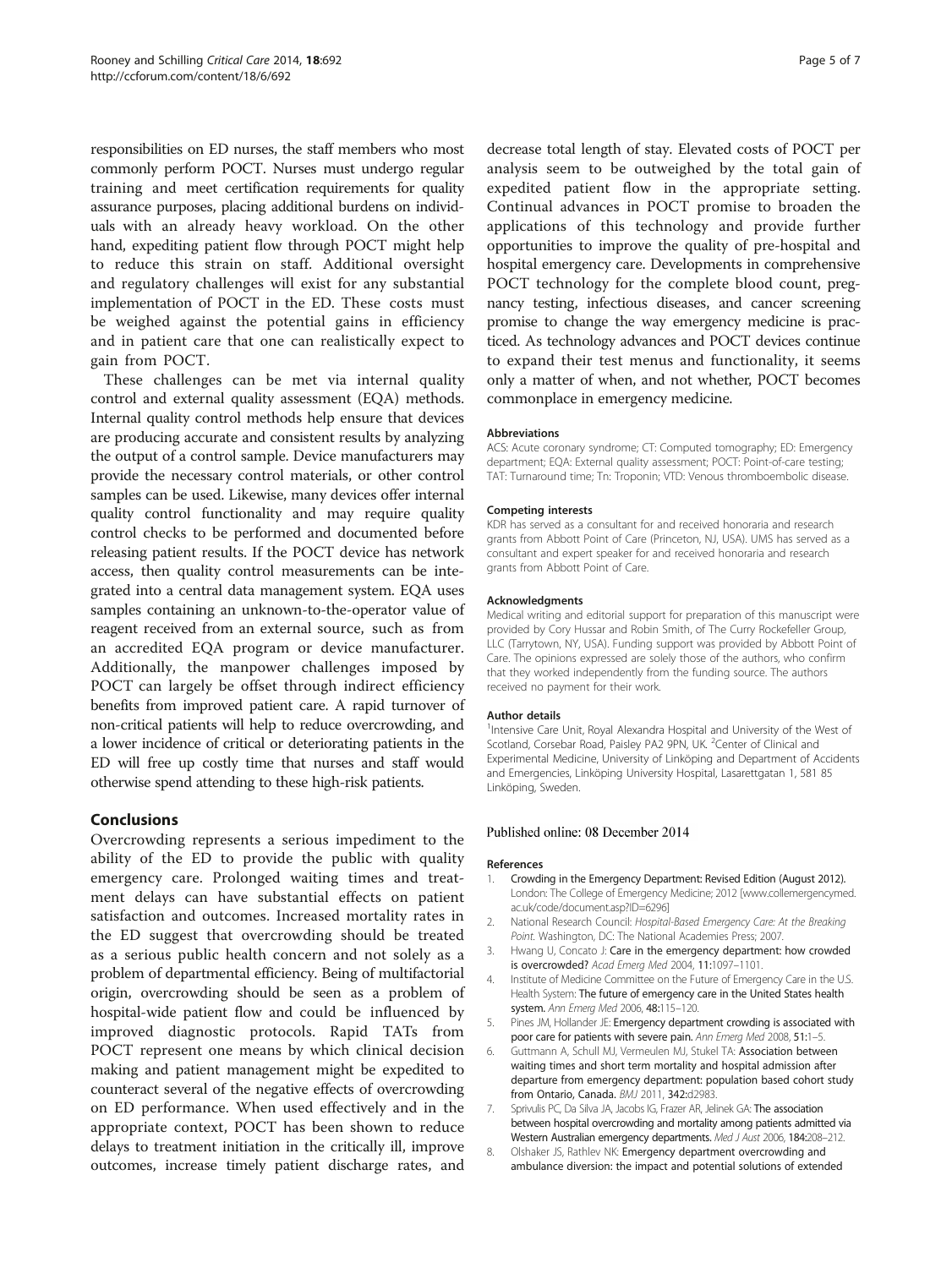<span id="page-5-0"></span>boarding of admitted patients in the emergency department. J Emerg Med 2006, 30:351–356.

- 9. Wiler JL, Gentle C, Halfpenny JM, Heins A, Mehrotra A, Mikhail MG, Fite D: Optimizing emergency department front-end operations. Ann Emerg Med 2010, 55:142–160. e141.
- 10. Storrow AB, Lindsell CJ, Collins SP, Fermann GJ, Blomkalns AL, Williams JM, Goldsmith B, Gibler WB: Emergency department multimarker point-of-care testing reduces time to cardiac marker results without loss of diagnostic accuracy. Point Care 2006, 5:132–136.
- 11. Fromm C, Likourezos A, Haines L, Khan AN, Williams J, Berezow J: Substituting whole blood for urine in a bedside pregnancy test. J Emerg Med 2012, 43:478–482.
- 12. Perveen S, Unwin D, Shetty AL: Point of care D-dimer testing in the emergency department: a bioequivalence study. Ann Lab Med 2013, 33:34–38.
- 13. Lee-Lewandrowski E, Nichols J, Van Cott E, Grisson R, Louissaint A, Benzer T, Lewandrowski K: Implementation of a rapid whole blood D-dimer test in the emergency department of an urban academic medical center: impact on ED length of stay and ancillary test utilization. Am J Clin Pathol 2009, 132:326–331.
- 14. Storrow A, Lyon JL, Porter M: A systematic review of emergency department point-of-care cardiac markers and efficiency measures. Point Care 2009, 8:121–125.
- 15. Norgaard B, Mogensen CB: Blood sample tube transporting system versus point of care technology in an emergency department; effect on time from collection to reporting? A randomised trial. Scand J Trauma Resusc Emerg Med 2012, 20:71.
- 16. Stengaard C, Thorsted Sørensen J, Terkelsen CJ: Prehospital point of care testing of biomarkers has diagnostic value in relation to acute myocardial infarction [in Danish]. Ugeskr Laeger 2013, 175:186–189.
- 17. Guerra WF, Mayfield TR, Meyers MS, Clouatre AE, Riccio JC: Early detection and treatment of patients with severe sepsis by prehospital personnel. J Emerg Med 2013, 44:1116–1125.
- 18. Weber JE, Ebinger M, Rozanski M, Waldschmidt C, Wendt M, Winter B, Kellner P, Baumann A, Fiebach JB, Villringer K, Kaczmarek S, Endres M, Audebert HJ: Prehospital thrombolysis in acute stroke: results of the PHANTOM-S pilot study. Neurology 2013, 80:163-168.
- 19. Pope JH, Ruthazer R, Beshansky JR, Griffith JL, Selker HP: Clinical features of emergency department patients presenting with symptoms suggestive of acute cardiac ischemia: a multicenter study. J Thromb Thrombolysis 1998, 6:63–74.
- 20. Apple FS, Wu AH, Jaffe AS, Panteghini M, Christenson RH, Cannon CP, Francis G, Jesse RL, Morrow DA, Newby LK, Storrow AB, Tang WH, Pagani F, Tate J, Ordonez-Llanos J, Mair J: National Academy of Clinical Biochemistry and IFCC Committee for standardization of markers of cardiac damage laboratory medicine practice guidelines: analytical issues for biomarkers of heart failure. Circulation 2007, 116:e95–e98.
- 21. Adams JE 3rd, Bodor GS, Davila-Roman VG, Delmez JA, Apple FS, Ladenson JH, Jaffe AS: Cardiac troponin I. A marker with high specificity for cardiac injury. Circulation 1993, 88:101–106.
- 22. Neumann FJ, Kastrati A, Pogatsa-Murray G, Mehilli J, Bollwein H, Bestehorn HP, Schmitt C, Seyfarth M, Dirschinger J, Schomig A: Evaluation of prolonged antithrombotic pretreatment ("cooling-off" strategy) before intervention in patients with unstable coronary syndromes: a randomized controlled trial. JAMA 2003, 290:1593–1599.
- 23. Tricoci P, Lokhnygina Y, Berdan LG, Steinhubl SR, Gulba DC, White HD, Kleiman NS, Aylward PE, Langer A, Califf RM, Ferguson JJ, Antman EM, Newby LK, Harrington RA, Goodman SG, Mahaffey KW: Time to coronary angiography and outcomes among patients with high-risk non ST-segment elevation acute coronary syndromes: results from the SYNERGY trial. Circulation 2007, 116:2669–2677.
- 24. Chan CP, Mak WC, Cheung KY, Sin KK, Yu CM, Rainer TH, Renneberg R: Evidence-based point-of-care diagnostics: current status and emerging technologies. Annu Rev Anal Chem (Palo Alto Calif) 2013, 6:191–211.
- 25. Yang Z, Min Zhou D: Cardiac markers and their point-of-care testing for diagnosis of acute myocardial infarction. Clin Biochem 2006, 39:771–780.
- 26. Hart KW, Lindsell C, Ryan R: A time-and-motion study of the processes required to obtain cardiac biomarker assays using central laboratory, near-patient testing, and bedside point-of-care testing. Point Care 2012, 11:62–68.
- 27. Than M, Cullen L, Aldous S, Parsonage WA, Reid CM, Greenslade J, Flaws D, Hammett CJ, Beam DM, Ardagh MW, Troughton R, Brown AF, George P, Florkowski CM, Kline JA, Peacock WF, Maisel AS, Lim SH, Lamanna A,

Richards AM: 2-Hour accelerated diagnostic protocol to assess patients with chest pain symptoms using contemporary troponins as the only biomarker: the ADAPT trial. J Am Coll Cardiol 2012, 59:2091–2098.

- 28. Renaud B, Maison P, Ngako A, Cunin P, Santin A, Herve J, Salloum M, Calmettes MJ, Boraud C, Lemiale V, Grego JC, Debacker M, Hemery F, Roupie E: Impact of point-of-care testing in the emergency department evaluation and treatment of patients with suspected acute coronary syndromes. Acad Emerg Med 2008, 15:216–224.
- 29. Apple FS, Chung AY, Kogut ME, Bubany S, Murakami MM: Decreased patient charges following implementation of point-of-care cardiac troponin monitoring in acute coronary syndrome patients in a community hospital cardiology unit. Clin Chim Acta 2006, 370:191-195.
- 30. Singer AJ, Ardise J, Gulla J, Cangro J: Point-of-care testing reduces length of stay in emergency department chest pain patients. Ann Emerg Med 2005, 45:587–591.
- 31. Goodacre S, Bradburn M, Fitzgerald P, Cross E, Collinson P, Gray A, Hall AS: The RATPAC (Randomised Assessment of Treatment using Panel Assay of Cardiac markers) trial: a randomised controlled trial of point-of-care cardiac markers in the emergency department. Health Technol Assess 2011, 15:iii–xi. 1–102.
- 32. Bradburn M, Goodacre SW, Fitzgerald P, Coats T, Gray A, Hassan T, Humphrey J, Kendall J, Smith J, Collinson P: Interhospital variation in the RATPAC trial (Randomised Assessment of Treatment using Panel Assay of Cardiac markers). Emerg Med J 2012, 29:233–238.
- 33. Mueller C, Scholer A, Laule-Kilian K, Martina B, Schindler C, Buser P, Pfisterer M, Perruchoud AP: Use of B-type natriuretic peptide in the evaluation and management of acute dyspnea. N Engl J Med 2004, 350:647–654.
- 34. Storrow AB, Zhou C, Gaddis G, Han JH, Miller K, Klubert D, Laidig A, Aronsky D: Decreasing lab turnaround time improves emergency department throughput and decreases emergency medical services diversion: a simulation model. Acad Emerg Med 2008, 15:1130–1135.
- 35. Meyer G, Roy PM, Gilberg S, Perrier A: Pulmonary embolism. BMJ 2010, 340:c1421.
- 36. Bates SM, Jaeschke R, Stevens SM, Goodacre S, Wells PS, Stevenson MD, Kearon C, Schunemann HJ, Crowther M, Pauker SG, Makdissi R, Guyatt GH: Diagnosis of DVT: antithrombotic therapy and prevention of thrombosis, 9th ed: American College of Chest Physicians evidence-based clinical practice guidelines. Chest 2012, 141(2 Suppl):e351S-e418S.
- 37. Geersing GJ, Erkens PM, Lucassen WA, Buller HR, Cate HT, Hoes AW, Moons KG, Prins MH, Oudega R, van Weert HC, Stoffers HE: Safe exclusion of pulmonary embolism using the Wells rule and qualitative D-dimer testing in primary care: prospective cohort study. BMJ 2012, 345:e6564.
- 38. Geersing GJ, Janssen KJ, Oudega R, Bax L, Hoes AW, Reitsma JB, Moons KG: Excluding venous thromboembolism using point of care D-dimer tests in outpatients: a diagnostic meta-analysis. BMJ 2009, 339:b2990.
- 39. Angus DC, van der Poll T: Severe sepsis and septic shock. N Engl J Med 2013, 369:840–851.
- 40. Scott HF, Donoghue AJ, Gaieski DF, Marchese RF, Mistry RD: The utility of early lactate testing in undifferentiated pediatric systemic inflammatory response syndrome. Acad Emerg Med 2012, 19:1276–1280.
- 41. Dellinger RP, Levy MM, Rhodes A, Annane D, Gerlach H, Opal SM, Sevransky JE, Sprung CL, Douglas IS, Jaeschke R, Osborn TM, Nunnally ME, Townsend SR, Reinhart K, Kleinpell RM, Angus DC, Deutschman CS, Machado FR, Rubenfeld GD, Webb SA, Beale RJ, Vincent JL, Moreno R: Surviving sepsis campaign: international guidelines for management of severe sepsis and septic shock: 2012. Crit Care Med 2013, 41:580–637.
- 42. Rivers E, Nguyen B, Havstad S, Ressler J, Muzzin A, Knoblich B, Peterson E, Tomlanovich M: Early goal-directed therapy in the treatment of severe sepsis and septic shock. N Engl J Med 2001, 345:1368–1377.
- 43. Jansen TC, van Bommel J, Schoonderbeek FJ, Sleeswijk Visser SJ, van der Klooster JM, Lima AP, Willemsen SP, Bakker J: Early lactate-guided therapy in intensive care unit patients: a multicenter, open-label, randomized controlled trial. Am J Respir Crit Care Med 2010, 182:752-761.
- 44. Goyal M, Pines JM, Drumheller BC, Gaieski DF: Point-of-care testing at triage decreases time to lactate level in septic patients. J Emerg Med 2010, 38:578–581.
- 45. Nguyen HB, Loomba M, Yang JJ, Jacobsen G, Shah K, Otero RM, Suarez A, Parekh H, Jaehne A, Rivers EP: Early lactate clearance is associated with biomarkers of inflammation, coagulation, apoptosis, organ dysfunction and mortality in severe sepsis and septic shock. J Inflamm 2010, 7:6.